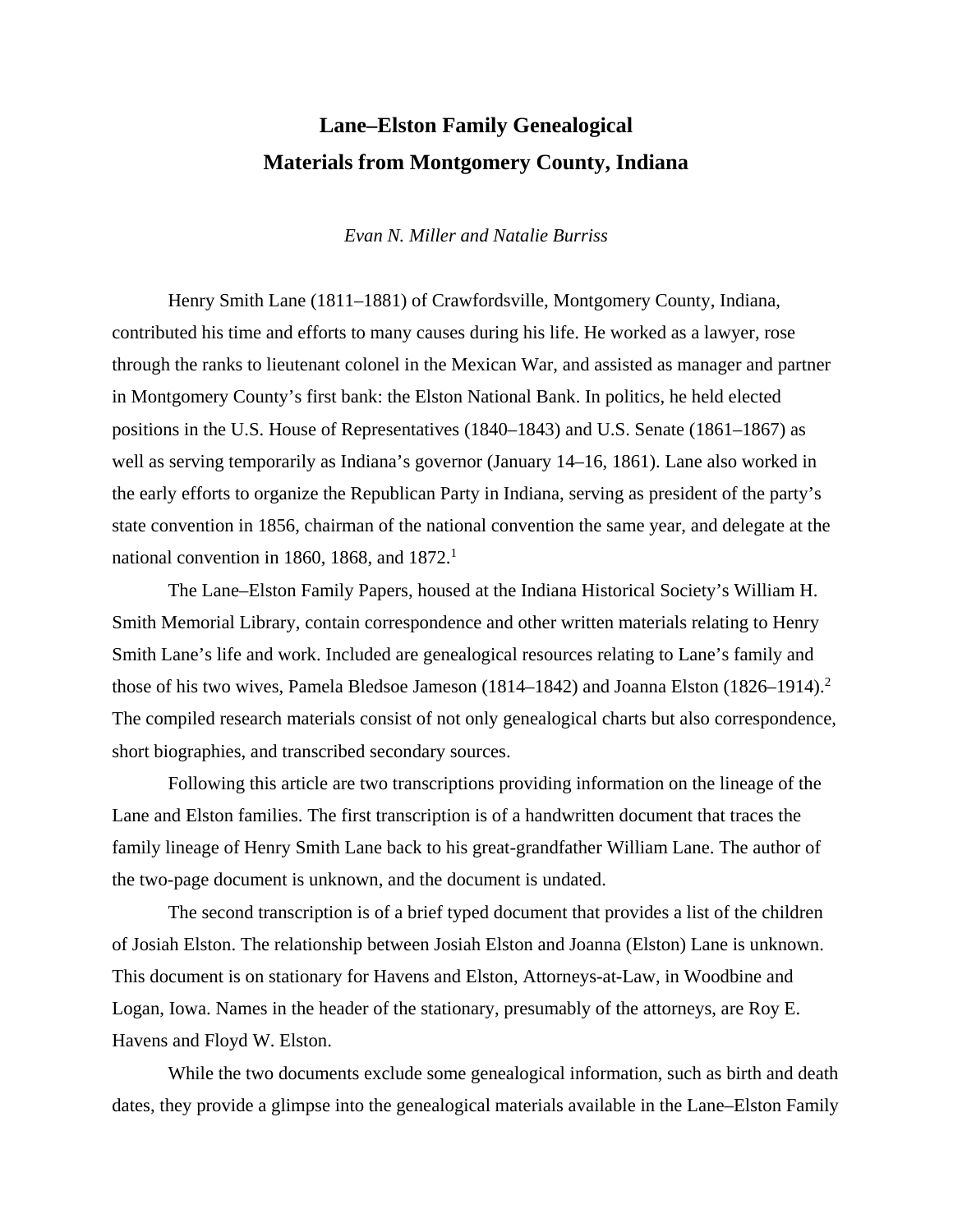Papers. Genealogical materials available in the collection also cover the following related families: Ball, Aiken, Winters, and Johnson (see collection guide).

# **Notes**

- 1. Betty Alberty, Sister Rachel West, and Robert W. Smith, Collection guide, Lane–Elston Family Papers, 1775–1936, M 0180, Indiana Historical Society; Rebecca A. Shephard, Charles W. Calhoun, Elizabeth Shanahan–Shoemaker, and Alan F. January, *A Biographical Directory of the Indiana General Assembly, vol. 1, 1816–1899* (Indianapolis, IN: Select Committee on the Centennial History of the Indiana General Assembly and the Indiana Historical Bureau, 1980), 228; Theodore Gregory Gronert, *Senator Henry S. Lane* (Crawfordsville, IN: Montgomery County Historical Society, [19---]); Stephen J. Thompson, *History of Montgomery County, Indiana, with Personal Sketches of Representative Citizens* (Indianapolis, IN: A. W. Bowen, 1978), 367–68.
- 2. [Lane–Elston Family Papers, 1775–1936, M 0180](https://indianahistory.org/wp-content/uploads/lane-elston-family-papers-1775-1936.pdf), box 5, folder 5; *Biographical Directory of the Indiana General Assembly*, 1:228; Entry for Pamela Lane in the U.S. Find A Grave Index, 1600s–current, online at Ancestry.com; Joanna (Elston) Lane Death Certificate, Indiana Archives and Records Administration, Indianapolis, Indiana.

# **A Brief Pedigree of Henry Smith Lane**

Lane–

I. William Lane. b.

 d. m. received a grant from Thos., Lord Fairfax, Baron Cameron, of 202 acres in Loud[o/e]on Co Va 1 May 1754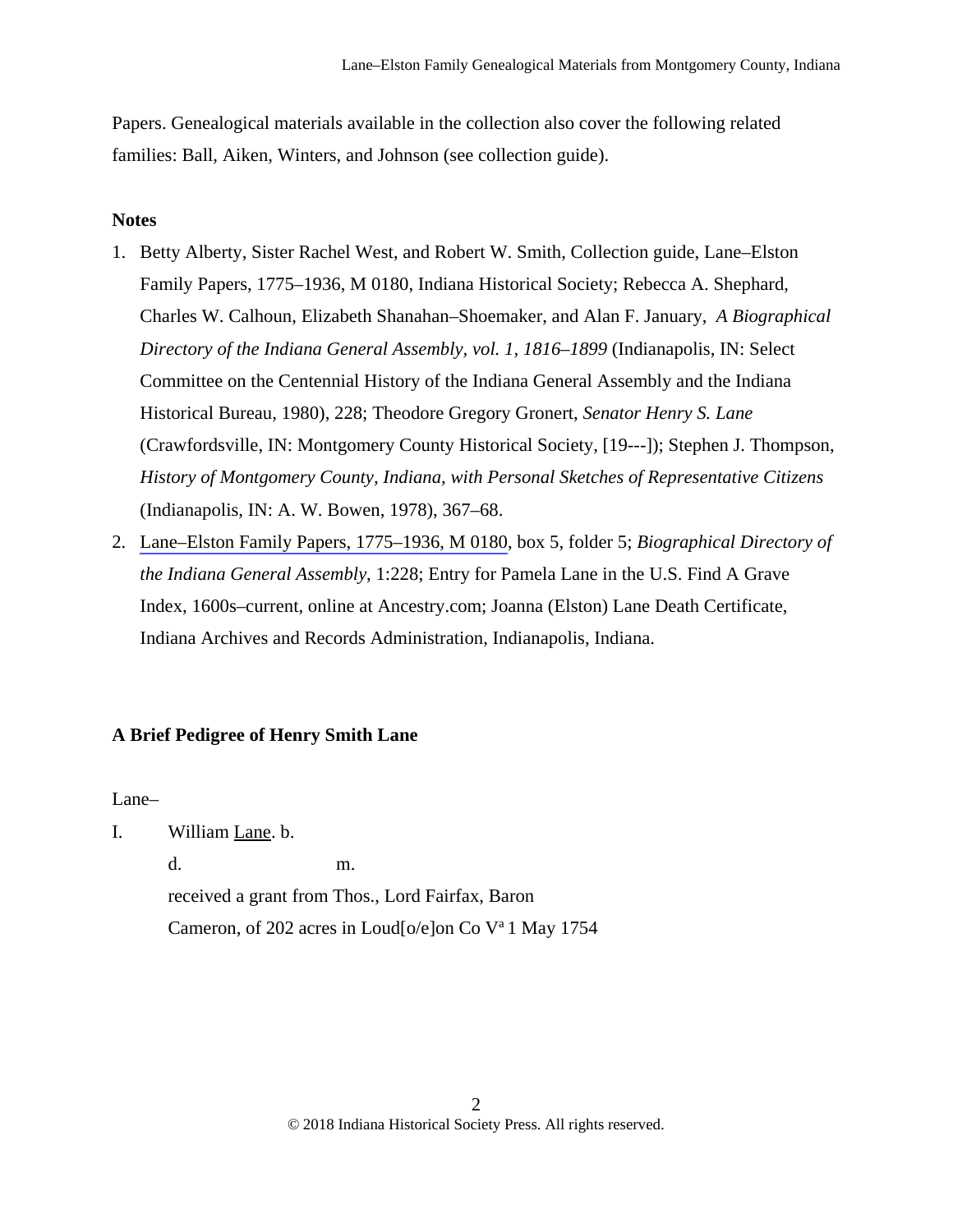- II. James Hardage Lane. b.
- d. May 1787 in Louden Co.  $V^{\underline{a}}$  m.
	- to Mary Jane Smith, b. d.
		- issue: 1. John Lane
			- 2. William Lane
			- 3. George Lane
			- 4. James Hardage Lane II
			- 5. Daniel Crosby Lane
			- 6. Enoch Smith Lane
			- 7. Mary Lane
			- 8. Rebeckah Lane
			- 9. Delilah Lane
			- 10. Elizabeth Lane (Mrs Joel Beach predeceased)
			- 11. Sarah Lane (Darrell)

Bond given by executors in amt of £8000 /- /-

III. James Hardage Lane, II b. Loudon Co V<sup>a</sup>

2 Feb. 1764; d. Montgomery Co. Ky. 22 July 1841;

m. 1st Mary Strode. 2<sup>nd</sup> Mary Strode; 3<sup>rd</sup>

issue:

- 1 William Lane
- 2 John Lane
- 3 Mary Lane Carr[i/e]ngton
- 4 Elizabeth Lane Goodlow
- 5 Evalina Lane (Mrs Newton) Reid
- 6 James Hardage Lane III
- 7 Henry Smith Lane
- 8 Higgins Lane
- 9 Sarah Lane (Mrs Gen Samuel) Stone